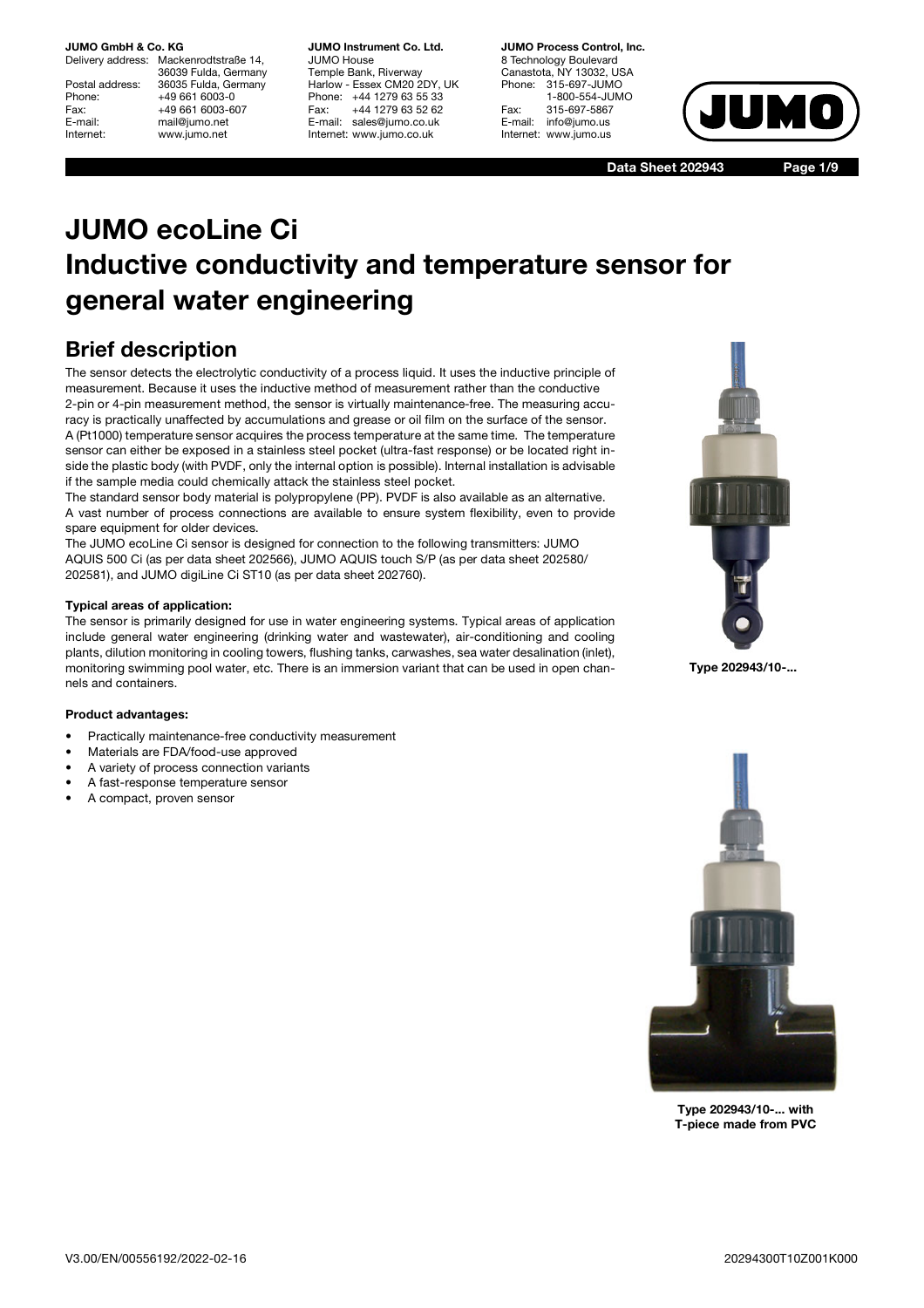Delivery address: Mackenrodtstraße 14, 36039 Fulda, Germany Postal address: 36035 Fulda, Germany Phone: +49 661 6003-0<br>Fax: +49 661 6003-0 Fax: +49 661 6003-607<br>E-mail: +49 661 6003-607 E-mail: mail@jumo.net<br>
Internet: www.jumo.net www.jumo.net

**JUMO Instrument Co. Ltd.** JUMO House Temple Bank, Riverway Harlow - Essex CM20 2DY, UK Phone: +44 1279 63 55 33 Fax: +44 1279 63 52 62 E-mail: sales@jumo.co.uk Internet: www.jumo.co.uk

**JUMO Process Control, Inc.**

8 Technology Boulevard Canastota, NY 13032, USA Phone: 315-697-JUMO 1-800-554-JUMO Fax: 315-697-5867 E-mail: info@jumo.us Internet: www.jumo.us



**Data Sheet 202943 Page 2/9**

## **Technical data**

| <b>Type</b>                                 | 202943/10-                                                          | 202943/20-                      | 202943/30-                                                                                              |  |
|---------------------------------------------|---------------------------------------------------------------------|---------------------------------|---------------------------------------------------------------------------------------------------------|--|
| <b>Conductivity measurement</b>             |                                                                     | Inductive                       |                                                                                                         |  |
| principle                                   |                                                                     |                                 |                                                                                                         |  |
| Conductivity meas. range <sup>a</sup>       | 0  1000 µS/cm to 0  2000 mS/cm (depending on connected transmitter) |                                 |                                                                                                         |  |
| <b>Conductivity accuracy</b>                |                                                                     |                                 |                                                                                                         |  |
| for measuring range:                        |                                                                     |                                 |                                                                                                         |  |
| $0 - 1$ mS/cm                               |                                                                     | $\leq 1\%$                      |                                                                                                         |  |
| $0 - 10$ mS/cm                              |                                                                     | ≤ 0.5 $%$                       |                                                                                                         |  |
| $0 - 50$ mS/cm                              |                                                                     | ≤ 0.5 $%$                       |                                                                                                         |  |
| $0 - 100$ mS/cm                             |                                                                     | $\leq 0.5 \%$                   |                                                                                                         |  |
| 0 - 1000 mS/cm                              |                                                                     | $\leq 1$ %                      |                                                                                                         |  |
| 0 - 2000 mS/cm                              |                                                                     | $\leq 1$ %                      |                                                                                                         |  |
| Cell constant                               |                                                                     | $k = 6.25$ 1/cm                 | $k = 4.65$ 1/cm                                                                                         |  |
| <b>Temperature sensor</b>                   |                                                                     | Pt1000, Class A                 |                                                                                                         |  |
| $t_{90}$ temperature <sup>b</sup>           | $\leq 6s$                                                           | $\leq$ 2 min                    | $\leq 10$ min                                                                                           |  |
| Permissible ambient temperature             |                                                                     | $-10$ to $+60$ °C               |                                                                                                         |  |
| Permissible storage temperature             |                                                                     | -20 to +75 $^{\circ}$ C         |                                                                                                         |  |
| Enclosure protection <sup>c</sup>           |                                                                     | IP <sub>68</sub>                |                                                                                                         |  |
| Permissible medium temperature <sup>d</sup> |                                                                     |                                 |                                                                                                         |  |
| In operation                                |                                                                     | $-10$ to $+80$ °C               | $-10$ to $+100$ °C                                                                                      |  |
| Momentary                                   |                                                                     | $\leq$ +100 °C ( $\leq$ 15 min) | $\leq$ +110 °C ( $\leq$ 15 min)                                                                         |  |
| with process connections 168                | -10 to +60 $^{\circ}$ C (pressureless)                              |                                 | -10 to +60 $^{\circ}$ C (pressureless)                                                                  |  |
| and 706 (immersion fitting)                 |                                                                     |                                 |                                                                                                         |  |
| Permissible process pressure <sup>c</sup>   |                                                                     |                                 |                                                                                                         |  |
| at $+20 °C$                                 |                                                                     | 10 bar                          | 10 bar                                                                                                  |  |
| at $+60 °C$                                 |                                                                     | 6 bar                           | 6 bar                                                                                                   |  |
| at $+80 °C$                                 |                                                                     | 0 bar                           | 4 bar                                                                                                   |  |
| at -10 to +100 $^{\circ}$ C                 |                                                                     | min. -0.1 bar                   | min. - 0.1 bar                                                                                          |  |
|                                             |                                                                     |                                 |                                                                                                         |  |
|                                             | Pressure [bar]<br>10<br>8                                           |                                 | Pressure [bar]<br>10<br>8                                                                               |  |
|                                             | 6                                                                   |                                 | 6                                                                                                       |  |
|                                             | $\overline{4}$                                                      |                                 |                                                                                                         |  |
|                                             | $\sqrt{2}$                                                          |                                 | $\overline{\phantom{a}}$                                                                                |  |
|                                             | $\mathbf 0$<br>$\Xi$                                                | $0 9 8 8 8 8 8 8 8 8$           | $\pmb{0}$<br>$\Xi$                                                                                      |  |
|                                             |                                                                     | Temperature [°C]                |                                                                                                         |  |
| <b>Sensor material</b>                      |                                                                     |                                 |                                                                                                         |  |
| in contact with medium                      | dependent on design: stainless                                      | PP                              | <b>PVDF</b>                                                                                             |  |
|                                             | steel 1.4301 (304), stainless                                       |                                 |                                                                                                         |  |
|                                             | steel 1.4571 (316ti), PP, EPDM                                      | dependent on design: stainless  |                                                                                                         |  |
| not in contact with medium                  | dependent on design: stainless                                      | steel 1.4301 (304), PA6, PUR,   | dependent on design: stainless                                                                          |  |
|                                             | steel 1.4301 (304), PA6, PUR,                                       | FPM, PBT/PA, CR/NBR, CuZn       | steel 1.4408, PA6, PUR, PBT/PA,                                                                         |  |
|                                             | FPM, PBT/PA, CR/NBR, CuZn                                           |                                 | CR/NBR, CuZn                                                                                            |  |
| <b>Process connection</b>                   | see Order details / Dimensions                                      |                                 |                                                                                                         |  |
| <b>Electrical connection</b>                |                                                                     |                                 | JUMO ecoLine Ci type inductive conductivity sensors are suitable for connection to JUMO AQUIS 500       |  |
|                                             | Ci type inductive conductivity transmitters/controllers!            |                                 |                                                                                                         |  |
| Connection circuit                          | non-detachable cable                                                |                                 |                                                                                                         |  |
| Socket                                      | M12 socket, 8-pin                                                   |                                 |                                                                                                         |  |
| Socket material                             | CuZn, PA6.6 GF30, PUR                                               |                                 |                                                                                                         |  |
| Cable material                              | outer sleeve: PUR                                                   |                                 |                                                                                                         |  |
| Cable lengths                               | see Order details<br>-20 to +75 °C                                  |                                 |                                                                                                         |  |
| Permissible temperature                     |                                                                     |                                 |                                                                                                         |  |
| Approvals/marks of conformity               | by the FDA.                                                         |                                 | Materials in contact with the medium are approved for food use, are physiologically safe and are listed |  |
|                                             |                                                                     |                                 |                                                                                                         |  |

 $a$  Usual application range from approx. 100  $\mu$ S/cm.

b According to EN 60751

<sup>c</sup> According to EN 60529

<sup>d</sup> **Note:** Temperature, pressure and sample medium affect the life of the cell!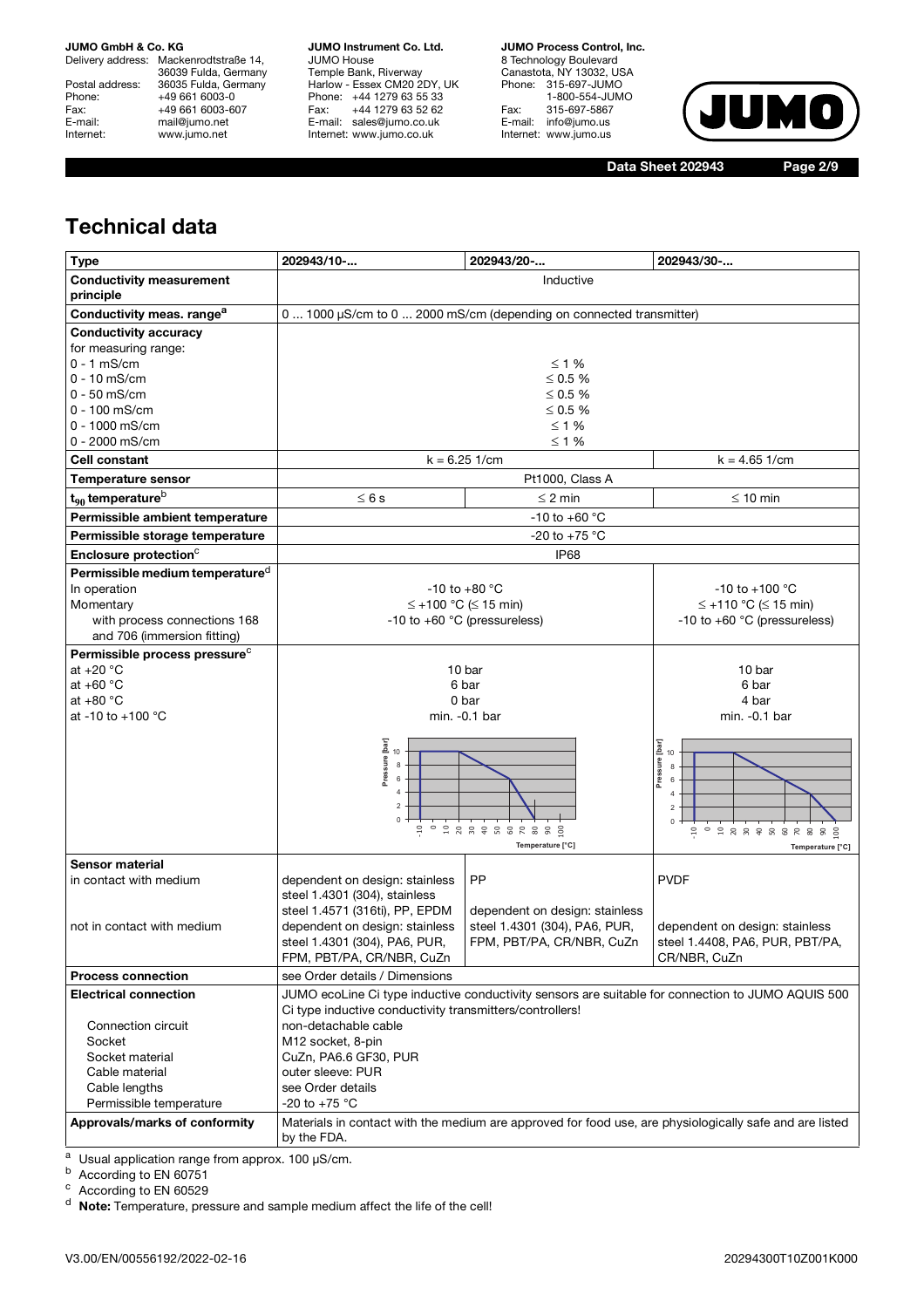# **JUMO GmbH & Co. KG**<br>Delivery address: Mack

Mackenrodtstraße 14, 36039 Fulda, Germany Postal address: 36035 Fulda, Germany<br>Phone: +49 661 6003-0 Phone: +49 661 6003-0<br>Fax: +49 661 6003-6 Fax: +49 661 6003-607<br>
E-mail: mail@jumo.net E-mail: mail@jumo.net<br>
Internet: www.iumo.net www.jumo.net

**JUMO Instrument Co. Ltd.** JUMO House Temple Bank, Riverway Harlow - Essex CM20 2DY, UK Phone: +44 1279 63 55 33<br>Fax: +44 1279 63 52 62 +44 1279 63 52 62 E-mail: sales@jumo.co.uk Internet: www.jumo.co.uk

**JUMO Process Control, Inc.** 8 Technology Boulevard Canastota, NY 13032, USA Phone: 315-697-JUMO 1-800-554-JUMO Fax: 315-697-5867<br>E-mail: info@jumo.us info@jumo.us Internet: www.jumo.us



**Data Sheet 202943 Page 3/9**

## **Principle of measurement**

The inductive method of measurement allows largely maintenance-free acquisition of specific conductivity, even in the toughest media conditions. Compared with the conductive method of measurement, problems such as electrode decomposition and polarization are practically non-existent.

Conductivity is measured by an inductive probe. Sinusoidal AC voltage supplies the transmitter coil. Current is induced in the receiver coil, subject to the conductivity of the liquid to be measured. The current is proportional to the conductivity of the medium.

## **Device description**

The measuring cell of the sensor consists of a hermetically sealed polypropylene (PP) or polyvinylidene fluoride (PVDF) body, with two measuring coils arranged inside it. A flowthrough opening in the measuring cell allows the sample medium to pass through. Electrical isolation between the sample medium and the actual value output is inevitable, because of the principle of measurement. The measuring cell is extremely temperature and pressure stable.



- (1) exposed temperature sensor
- (1a) option: internal
- (2) PP cell body
- (3) measuring coils
- (4) liquid loop

#### **Exposed temperature sensor:**

The sensor in its stainless steel pocket reacts very quickly to changes in temperature.

#### **Internal temperature sensor:**

The sensor is integrated in the cell body. No metal comes into contact with the sample medium in this version (important for aggressive media). However, temperature acquisition is slower.



- (1) JUMO ecoLine Ci, inductive conductivity and temperature sensor
- (2) Cable (component part of JUMO ecoLine Ci), standard length 10 m
- (3) JUMO AQUIS 500 Ci, transmitter/controller for conductivity, concentration and temperature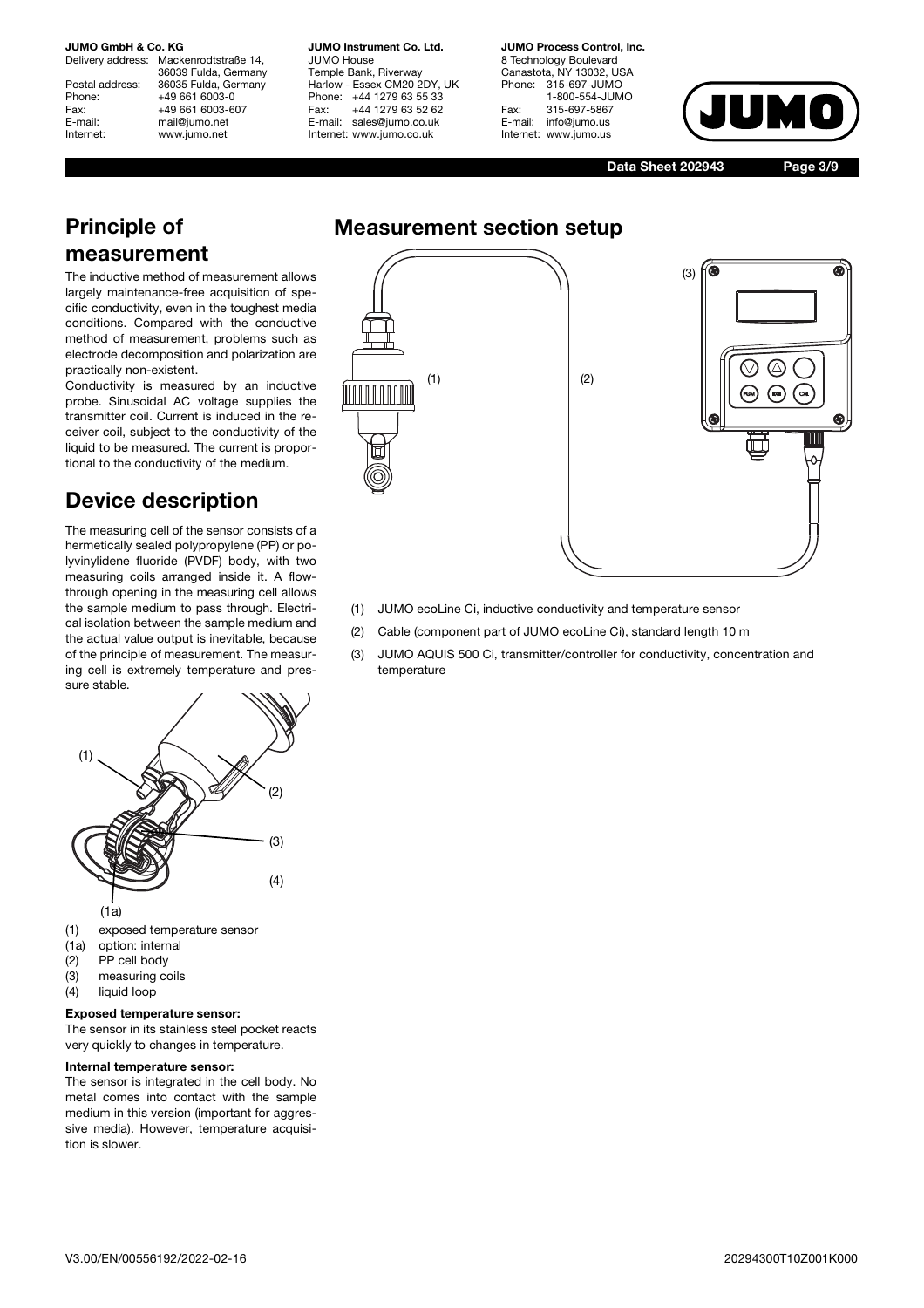# **JUMO GmbH & Co. KG**<br>Delivery address: Macke

Mackenrodtstraße 14, 36039 Fulda, Germany Postal address: 36035 Fulda, Germany<br>Phone: +49 661 6003-0 Phone: +49 661 6003-0<br>Fax: +49 661 6003-6 Fax: +49 661 6003-607<br>
E-mail: mail@jumo.net E-mail: mail@jumo.net<br>
Internet: www.jumo.net www.jumo.net

**JUMO Instrument Co. Ltd.** JUMO House Temple Bank, Riverway Harlow - Essex CM20 2DY, UK Phone: +44 1279 63 55 33<br>Fax: +44 1279 63 52 62 Fax: +44 1279 63 52 62 E-mail: sales@jumo.co.uk Internet: www.jumo.co.uk

#### **JUMO Process Control, Inc.**

8 Technology Boulevard Canastota, NY 13032, USA Phone: 315-697-JUMO 1-800-554-JUMO Fax: 315-697-5867<br>E-mail: info@jumo.us info@jumo.us Internet: www.jumo.us



**Data Sheet 202943 Page 4/9**

### **Sensor details**



### **Guide slot**

A lug on the T-piece (see Accessories) fits into the 4 mm wide guide slot, thus ensuring that the sensor is correctly aligned to the direction of flow.



**Exposed temperature sensor** This is the standard version. Material in contact with sample medium: stainless steel 1.4571 AISI 316ti and FPM.



**Internal temperature sensor** Basic type extension /20. Material in contact with sample medium: PP, suitable for food use.



**PVDF sensor body**

Cell constant 4.65 1/cm, only available for process connections 168 and 169



**Process connection 168** for T-piece installations, PVC union nut (included among the items supplied)



**Process connection 169** for T-piece installations, stainless steel union nut (included among the items supplied)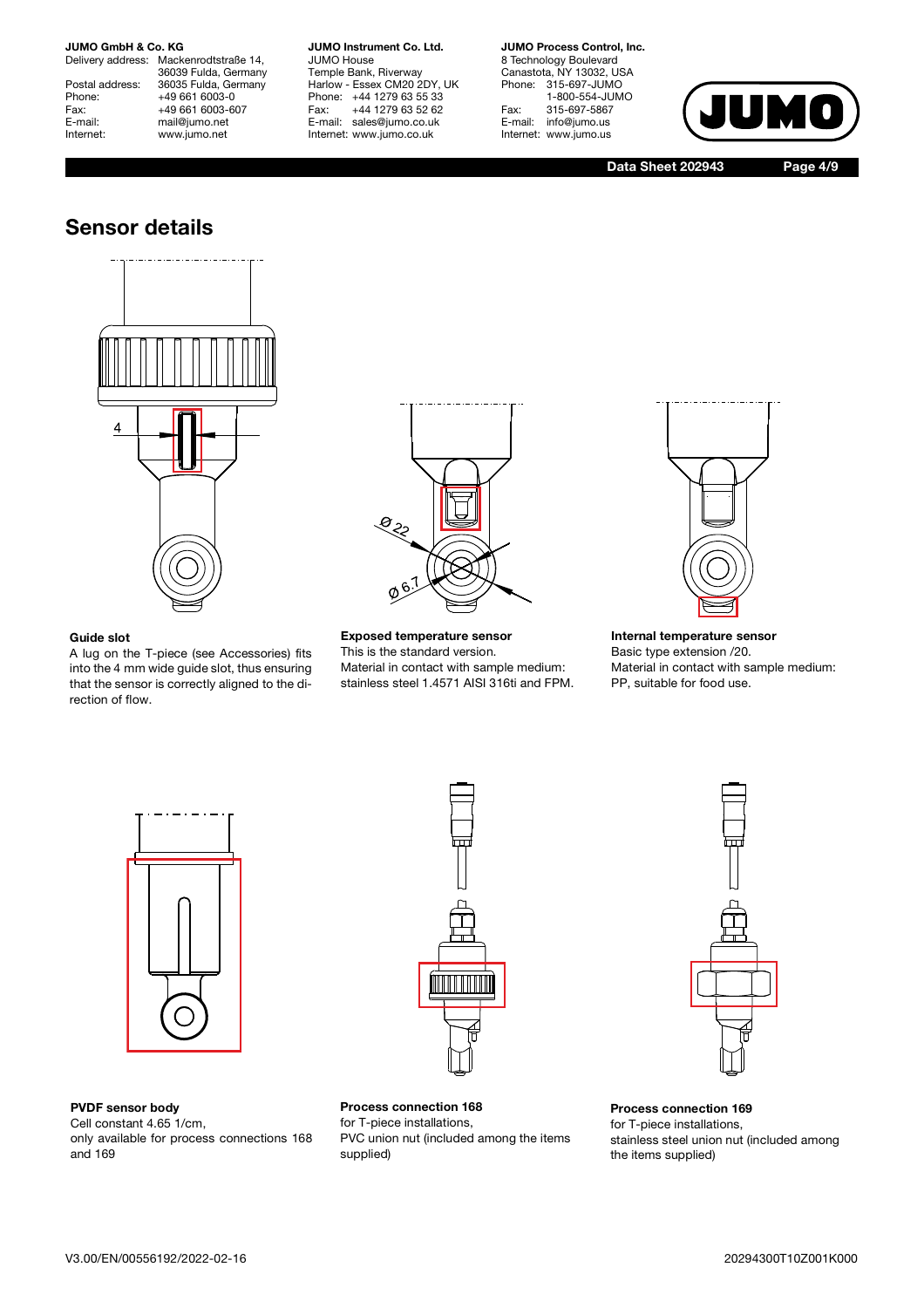Delivery address: Mackenrodtstraße 14, 36039 Fulda, Germany Postal address: 36035 Fulda, Germany Phone: +49 661 6003-0<br>Fax: +49 661 6003-0 Fax: +49 661 6003-607<br>
E-mail: mail@jumo.net E-mail: mail@jumo.net<br>
Internet: www.jumo.net www.jumo.net

#### **JUMO Instrument Co. Ltd.** JUMO House

Temple Bank, Riverway Harlow - Essex CM20 2DY, UK Phone: +44 1279 63 55 33 Fax: +44 1279 63 52 62 E-mail: sales@jumo.co.uk Internet: www.jumo.co.uk

### **JUMO Process Control, Inc.**

8 Technology Boulevard Canastota, NY 13032, USA Phone: 315-697-JUMO 1-800-554-JUMO Fax: 315-697-5867<br>E-mail: info@jumo.us info@jumo.us Internet: www.jumo.us



**Data Sheet 202943 Page 5/9**



**Type 202943/10-168... or -169... DN32 or DN40**



**Type 202943/10-607-... MK DN50**



**2" SMS**

- (1) M12 socket, PBT / PA
- (2) M16 screw-type cable gland IP68 protection (to 0.2 m), PBT / PA
- (3) PP
- (4) 1.4301 stainless steel, AISI 304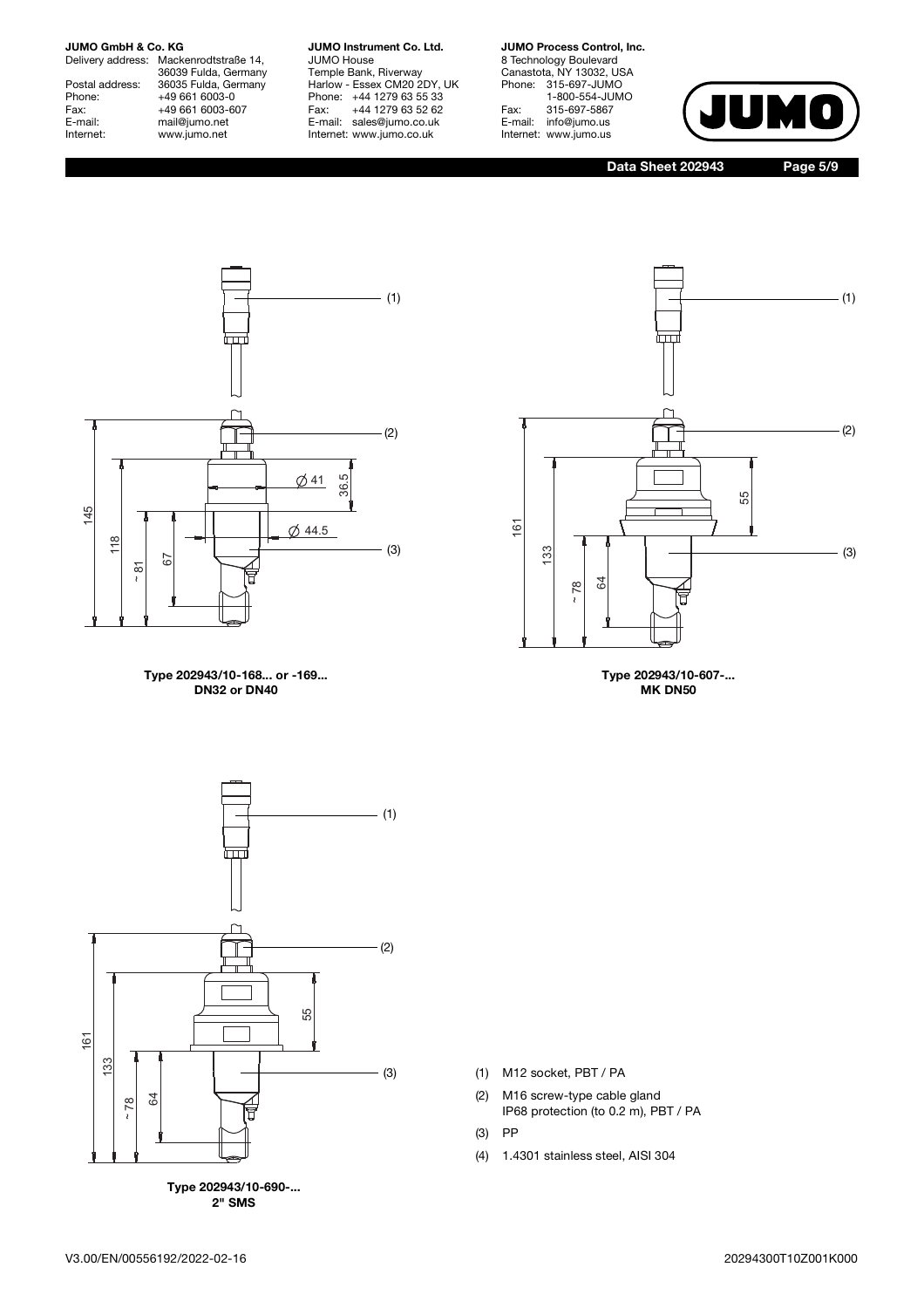Delivery address: Mackenrodtstraße 14, 36039 Fulda, Germany Postal address: 36035 Fulda, Germany Phone: +49 661 6003-0<br>Fax: +49 661 6003-0 Fax: +49 661 6003-607<br>
E-mail: mail@jumo.net E-mail: mail@jumo.net<br>
Internet: www.jumo.net www.jumo.net

**JUMO Instrument Co. Ltd.** JUMO House Temple Bank, Riverway

Harlow - Essex CM20 2DY, UK Phone: +44 1279 63 55 33 Fax: +44 1279 63 52 62 E-mail: sales@jumo.co.uk Internet: www.jumo.co.uk

### **JUMO Process Control, Inc.**

8 Technology Boulevard Canastota, NY 13032, USA Phone: 315-697-JUMO 1-800-554-JUMO Fax: 315-697-5867<br>E-mail: info@jumo.us info@jumo.us Internet: www.jumo.us



**Data Sheet 202943 Page 6/9**

## **Dimensions**



**Immersion version**



**Type 202943/10-617-... or -616-... 2" clamp or 2 1/2" clamp**

(1) M12 socket, PBT / PA

 $(2)$  M16 screw-type cable gland

IP68 protection (to 0.2 m), PBT / PA

(3) PP

(4) 1.4301 stainless steel, AISI 304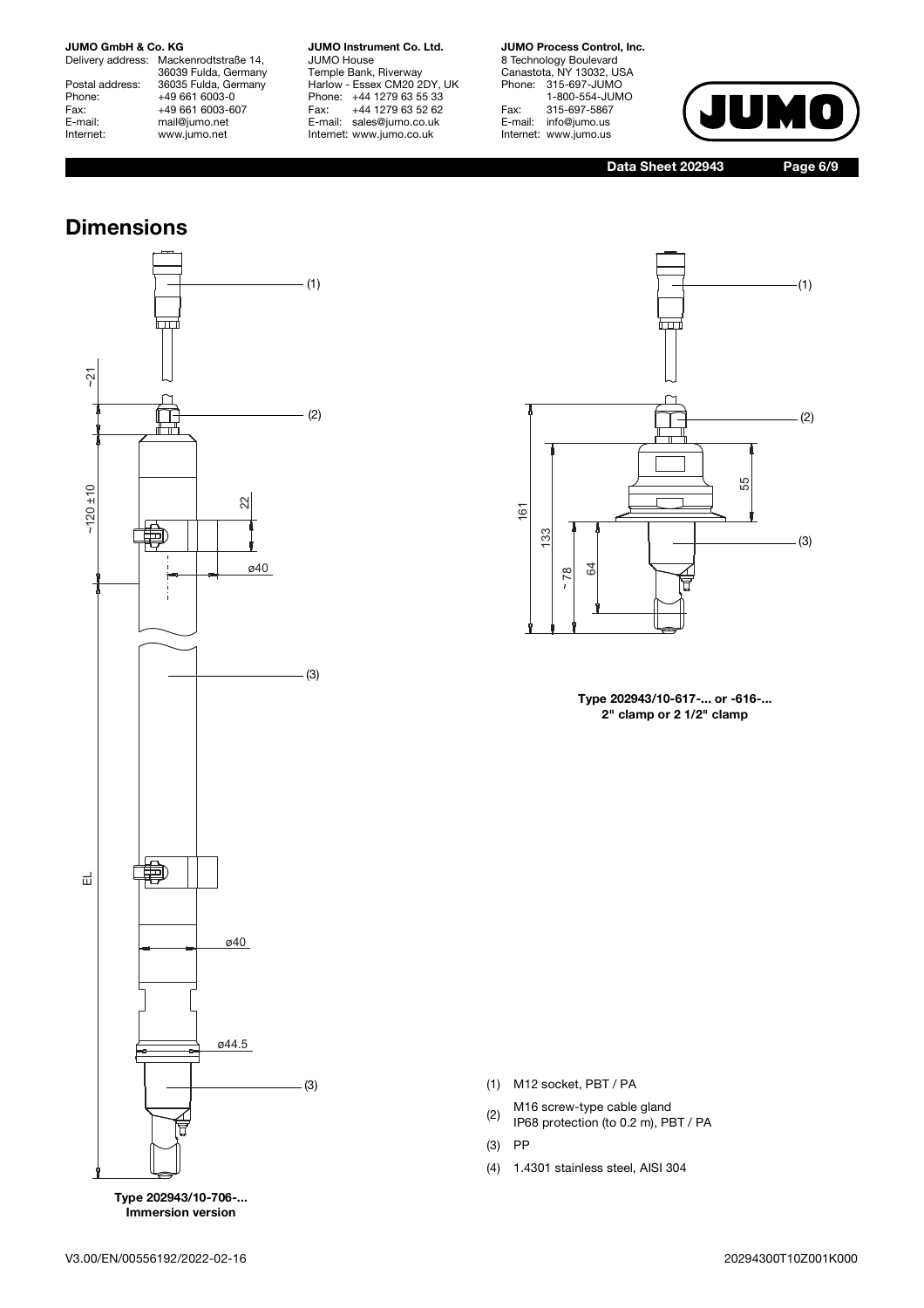# **JUMO GmbH & Co. KG**<br>Delivery address: Mack

Mackenrodtstraße 14, 36039 Fulda, Germany Postal address: 36035 Fulda, Germany<br>Phone: +49 661 6003-0 Phone: +49 661 6003-0<br>Fax: +49 661 6003-6 Fax: +49 661 6003-607<br>
E-mail: mail@jumo.net E-mail: mail@jumo.net<br>
Internet: www.jumo.net www.jumo.net

**JUMO Instrument Co. Ltd.** JUMO House Temple Bank, Riverway Harlow - Essex CM20 2DY, UK Phone: +44 1279 63 55 33<br>Fax: +44 1279 63 52 62 Fax: +44 1279 63 52 62 E-mail: sales@jumo.co.uk Internet: www.jumo.co.uk

**JUMO Process Control, Inc.** 8 Technology Boulevard Canastota, NY 13032, USA Phone: 315-697-JUMO 1-800-554-JUMO Fax: 315-697-5867<br>E-mail: info@jumo.us info@jumo.us Internet: www.jumo.us



**Data Sheet 202943 Page 7/9**

# **Accessories / Mounting examples**



| DN | øD |     | Material   | Maximum        | Part no. |
|----|----|-----|------------|----------------|----------|
|    |    |     |            | temperature    |          |
| 32 | 40 | 98  | <b>PVC</b> | $60^{\circ}$ C | 00439247 |
| 40 | 50 | 118 |            |                | 00439249 |
| 32 | 40 | 88  |            |                | 00449511 |
| 40 | 50 | 102 | PP         | $80^{\circ}$ C | 00449514 |
| 50 | 63 | 124 |            |                | 00449516 |

### **T-piece made from PVC or PP**

suitable for process connections 168 and 169





### **Weld-on threaded adapter DN50, DIN 11851**

Part no. 00085020 suitable for process connection 607

The reducing T-piece shown, DIN, short, SSS, DN50/50, or DN65/50 or DN80/50, must be provided by the customer (not supplied by JUMO)!



**DN32 flange** suitable for process connection 706 Part no. 00083375 Material: PP



**DN50 flange** suitable for process connection 706 Part no. 00083376 Material: PP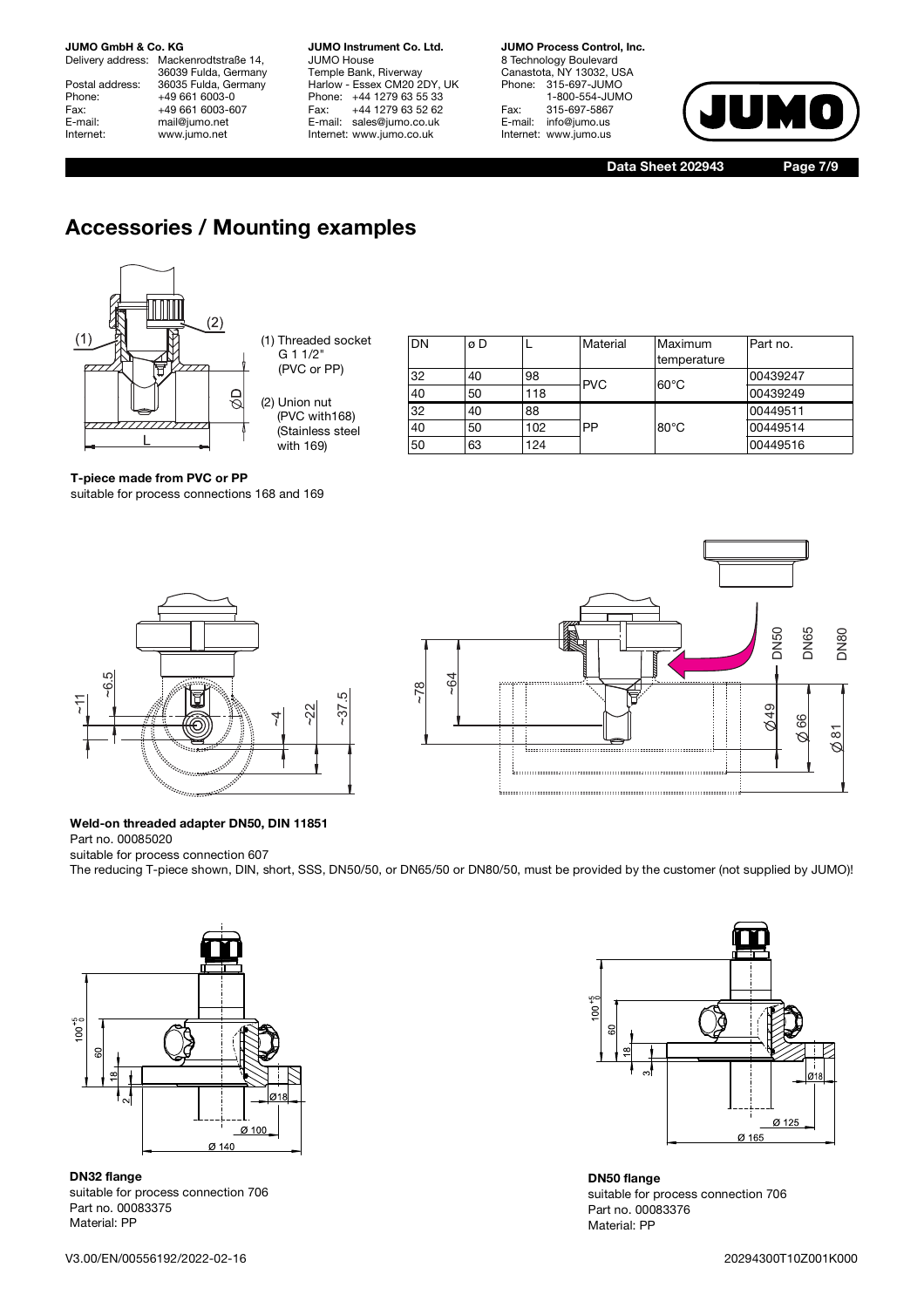Delivery address: Mackenrodtstraße 14, 36039 Fulda, Germany Postal address: 36035 Fulda, Germany Phone: +49 661 6003-0<br>Fax: +49 661 6003-0 Fax: +49 661 6003-607<br>
E-mail: mail@jumo.net E-mail: mail@jumo.net<br>
Internet: www.jumo.net www.jumo.net

**JUMO Instrument Co. Ltd.** JUMO House Temple Bank, Riverway Harlow - Essex CM20 2DY, UK Phone: +44 1279 63 55 33 Fax: +44 1279 63 52 62 E-mail: sales@jumo.co.uk Internet: www.jumo.co.uk

**JUMO Process Control, Inc.** 8 Technology Boulevard Canastota, NY 13032, USA Phone: 315-697-JUMO 1-800-554-JUMO Fax: 315-697-5867

E-mail: info@jumo.us Internet: www.jumo.us  $\bigcap$ 

**Data Sheet 202943 Page 8/9**

### **Order details:**

|        | (1) | <b>Basic type</b>                                                                             |
|--------|-----|-----------------------------------------------------------------------------------------------|
| 202943 |     | JUMO ecoLine Ci - Inductive conductivity and temperature sensor for general water engineering |
|        | (2) | <b>Basic type extension</b>                                                                   |
| 10     |     | PP sensor body, external temperature sensor (standard)                                        |
| 20     |     | PP sensor body, internal temperature sensor                                                   |
| 30     |     | PVDF sensor body, internal temperature sensor                                                 |
|        | (3) | <b>Process connection</b>                                                                     |
| 168    |     | for T-piece installations, with PVC union nut G 1 1/2                                         |
| 169    |     | for T-piece installations, with stainless steel union nut G 1 1/2                             |
| 607    |     | Taper socket with union nut DN 50 DIN 11851 (dairy pipe fitting) <sup>a,b</sup>               |
| 616    |     | Clamping socket (clamp) DN 50 (2") DIN 32676a,b                                               |
| 617    |     | Clamping socket (clamp) 2.5" similar to DIN 32676a,b                                          |
| 690    |     | SMS DN 2"a,b                                                                                  |
| 706    |     | Immersion version <sup>b</sup>                                                                |
|        | (4) | Immersion length (EL)                                                                         |
| 0000   |     | without                                                                                       |
| 0500   |     | $EL = 500$ mm <sup>c</sup>                                                                    |
| 1000   |     | $EL = 1000$ mm <sup>c</sup>                                                                   |
| 1500   |     | $EL = 1500$ mm <sup>c</sup>                                                                   |
| 2000   |     | $EL = 2000$ mm (max. value) <sup>c</sup>                                                      |
|        | (5) | <b>Electrical connection</b>                                                                  |
| 21     |     | Fixed cable with M12 cable socket                                                             |
|        | (6) | Length of fixed cable                                                                         |
| 10     |     | 10 m (standard)                                                                               |
| 20     |     | 20 m                                                                                          |
| 30     |     | 30 m                                                                                          |
|        | (7) | <b>Extra codes</b>                                                                            |
| 000    |     | none                                                                                          |

a Without mounting material (union nuts, retaining clamps, etc.)

<sup>b</sup> For basic type extension 10 or 20 only.

<sup>c</sup> For process connection 706 only.